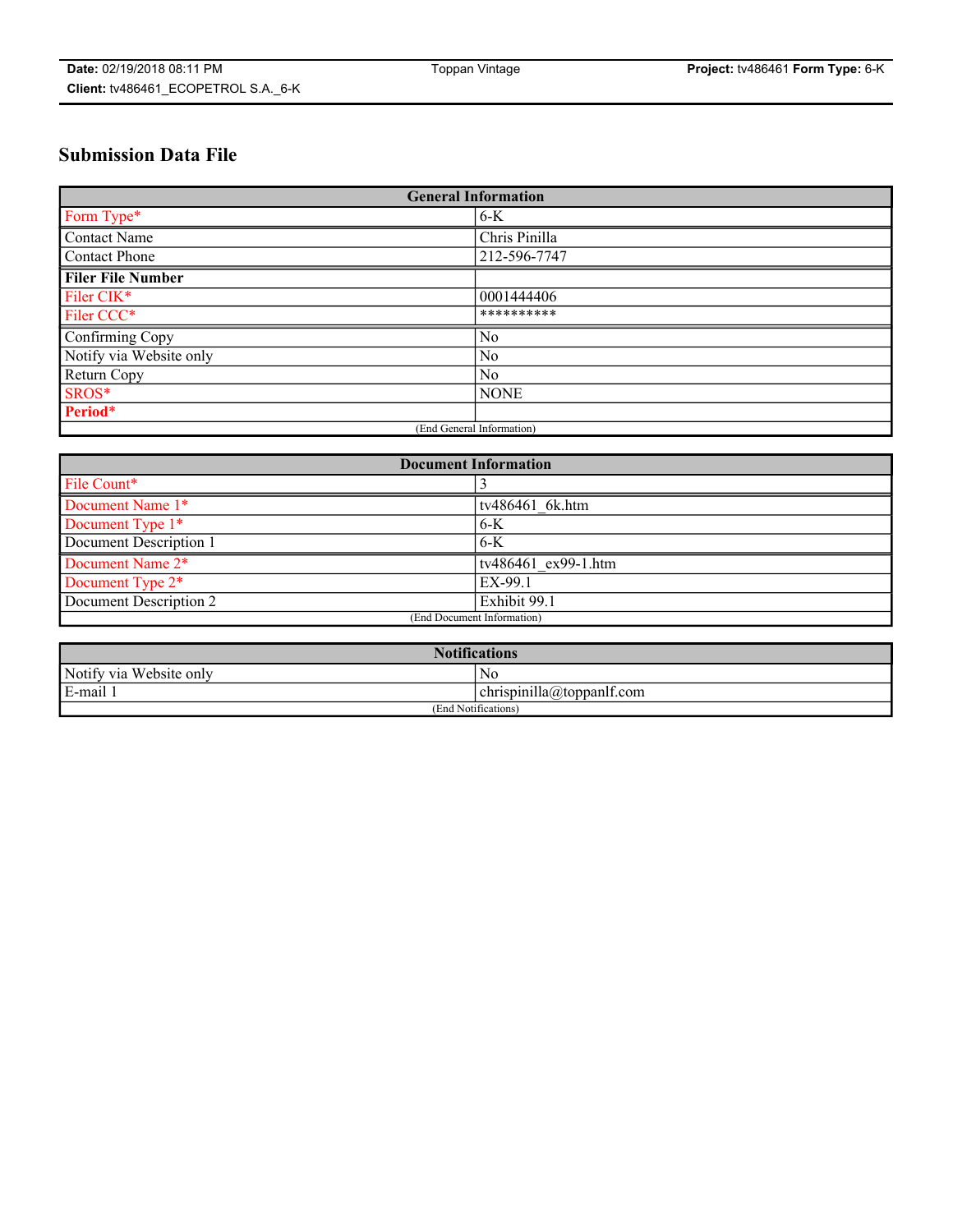**Date:** 02/19/2018 08:11 PM Toppan Vintage **Project:** tv486461 **Form Type:** 6-K **Client:** tv486461\_ECOPETROL S.A.\_6-K **File:** tv486461\_6k.htm **Type:** 6-K **Pg:** 1 of 2

### **UNITED STATES SECURITIES AND EXCHANGE COMMISSION Washington, D.C. 20549**

### **FORM 6-K**

### **REPORT OF FOREIGN PRIVATE ISSUER PURSUANT TO RULE 13a-16 OR 15d-16 UNDER THE SECURITIES EXCHANGE ACT OF 1934**

For the month of February, 2018 Commission File Number 001-34175

### ECOPETROL S.A.

(Exact name of registrant as specified in its charter)

N.A.

(Translation of registrant's name into English)

COLOMBIA

(Jurisdiction of incorporation or organization)

Carrera 13 No. 36 – 24 BOGOTA D.C. – COLOMBIA

(Address of principal executive offices)

Indicate by check mark whether the registrant files or will file annual reports under cover of Form 20-F or Form 40-F.

Form 20-F  $\boxtimes$  Form 40-F  $\Box$ 

Indicate by check mark if the registrant is submitting the Form 6-K in paper as permitted by Regulation S-T Rule 101(b)(1)

 $Yes \Box$  No  $\boxtimes$ 

Indicate by check mark if the registrant is submitting the Form 6-K in paper as permitted by Regulation S-T Rule 101(b)(7)

 $Yes \Box$  No  $\boxtimes$ 

Indicate by check mark whether the registrant by furnishing the information contained in this form is also thereby furnishing the information to the Commission pursuant to Rule 12g3-2(b) under the Securities Exchange Act of 1934.

 $Yes \Box$  No  $\boxtimes$ 

If "Yes" is marked, indicate below the file number assigned to the registrant in connection with Rule 12g3-2(b): 82-  $N/A$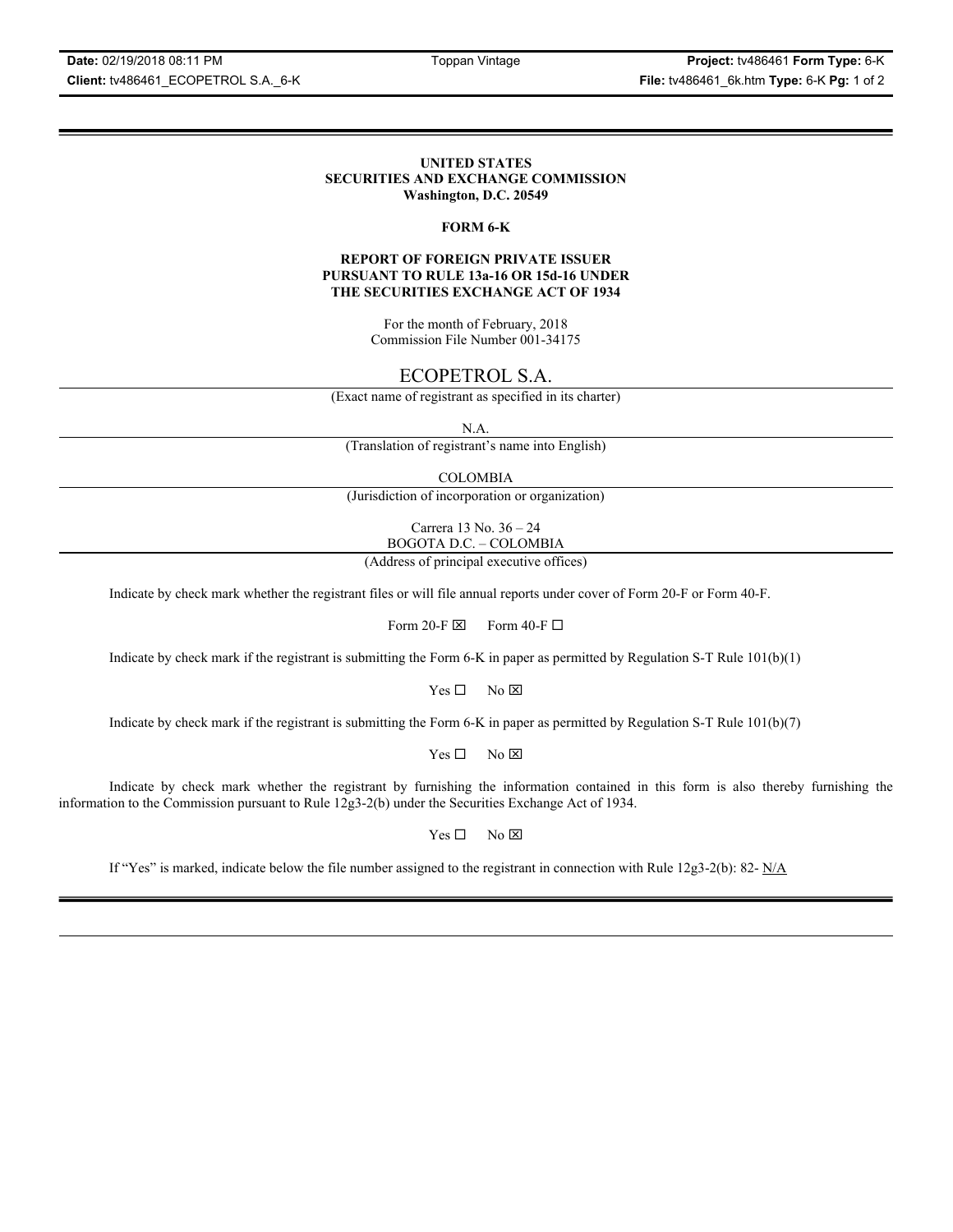### **SIGNATURES**

Pursuant to the requirements of the Securities Exchange Act of 1934, the registrant has duly caused this report to be signed on its behalf by the undersigned, thereunto duly authorized.

Ecopetrol S.A.

By: /s/ María Fernanda Suárez Name: María Fernanda Suárez Title: Chief Financial Officer

Date: February 20, 2018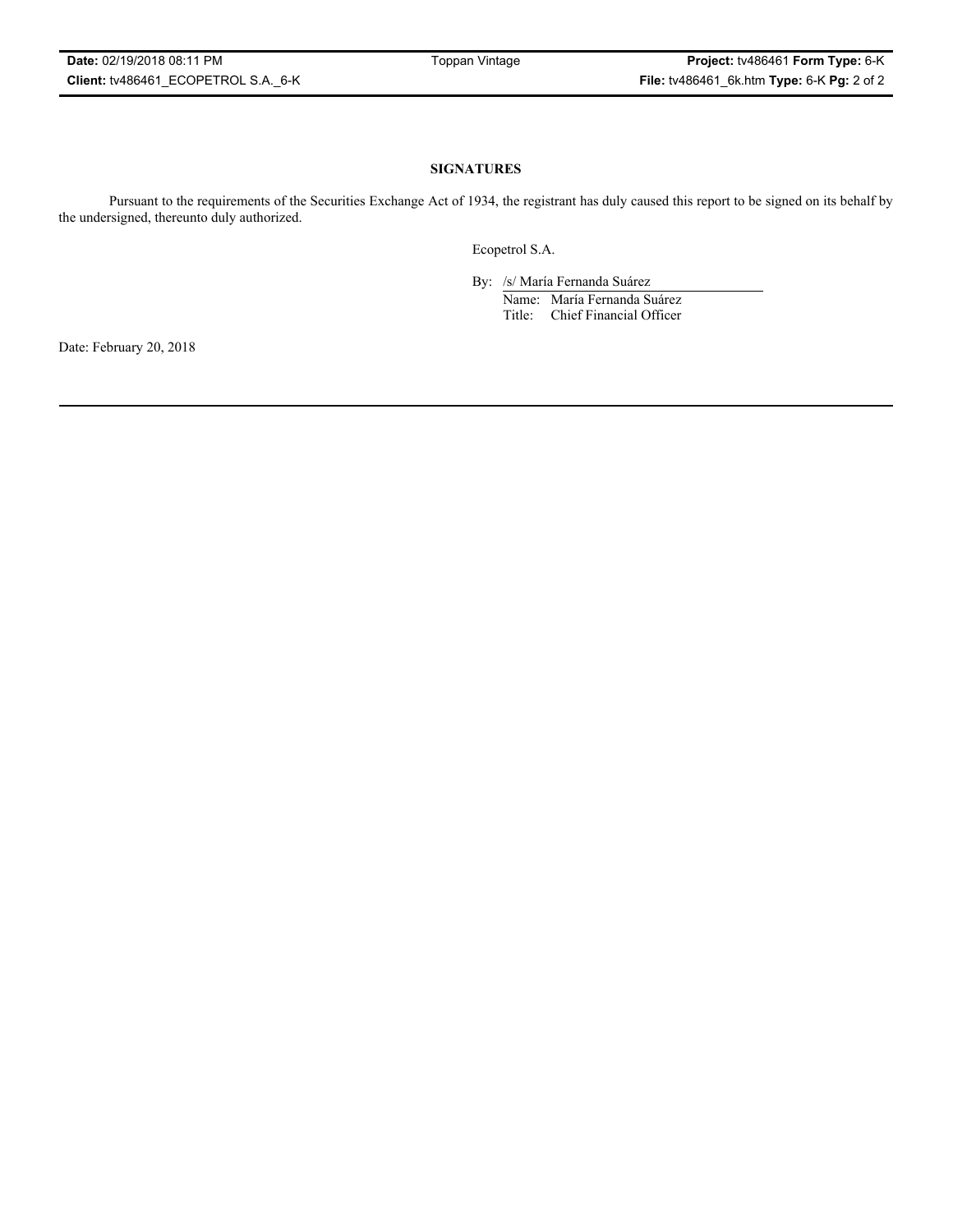**Exhibit 99.1**



**MATERIAL INFORMATION** 

# **Ecopetrol Group increases its hydrocarbon reserves, proven reserves mount to 1,659 million barrels-equivalent at 2017 close**

- x **Average reserve life rose from 6.8 years to 7.1 years.**
- x **Reserve replacement index was 126%, the highest level in three years.**
- x **For each barrel produced, the Company incorporated 1.26 barrels in proven reserves.**
- x **The increase in proven reserves is due largely to the Recovery Factor Increase program and the ongoing development of fields such as Rubiales, Castilla, Caño Sur and Piedemonte, in line with the company's growth strategy.**

Ecopetrol (BVC: ECOPETROL; NYSE: EC) today announced its proven reserves of oil, condensate and natural gas (1P reserves), including its share in affiliates and subsidiaries, as of December 31, 2017.

Reserves were estimated based on US Securities and Exchange Commission (SEC) standards and methodologies. 99% of the reserves were audited by two well-known, independent, specialized firms (Ryder Scott Company and Degolyer and MacNaughton).

At the 2017 close, the Ecopetrol Group's net proven reserves were 1,659 million barrels of oil-equivalent. The reserve replacement index was 126%, with average reserve life equivalent to 7.1 years.

95% of the proven reserves are owned by Ecopetrol S.A., while Hocol, Ecopetrol America and the Equión and Savia Perú interests contributed 5%. Ecopetrol S.A. has an average reserve life of 7.4 years.

In 2017, the Ecopetrol Group incorporated 295 million barrels of oil-equivalent of proven reserves, representing a positive change in the reserves incorporation trend in recent years. The year's total accumulated production was 234 million barrels of oil-equivalent.

The SEC price used for valuation of the 2017 reserves was USD 54.93 per Brent barrel, versus USD 44.49 per Brent barrel in 2016. Ecopetrol estimates that 94 million barrels of oil equivalent were recovered as a result of the higher price effect, due to the extension of the fields' economic limit and the incorporation of new projects. It is further estimated that the company's technical management and financial optimization of assets contributed 201 million barrels of oil equivalent.

We note that much of the increase in proven reserves (73 MBOE) is due to the results of the Recovery Factor Increase program, the principal gains of which occurred in fields such as Chichimene, Castilla, Casabe and Tibú. This result is very satisfactory, as it is one of the pillars of the company's growth in reserves and production.